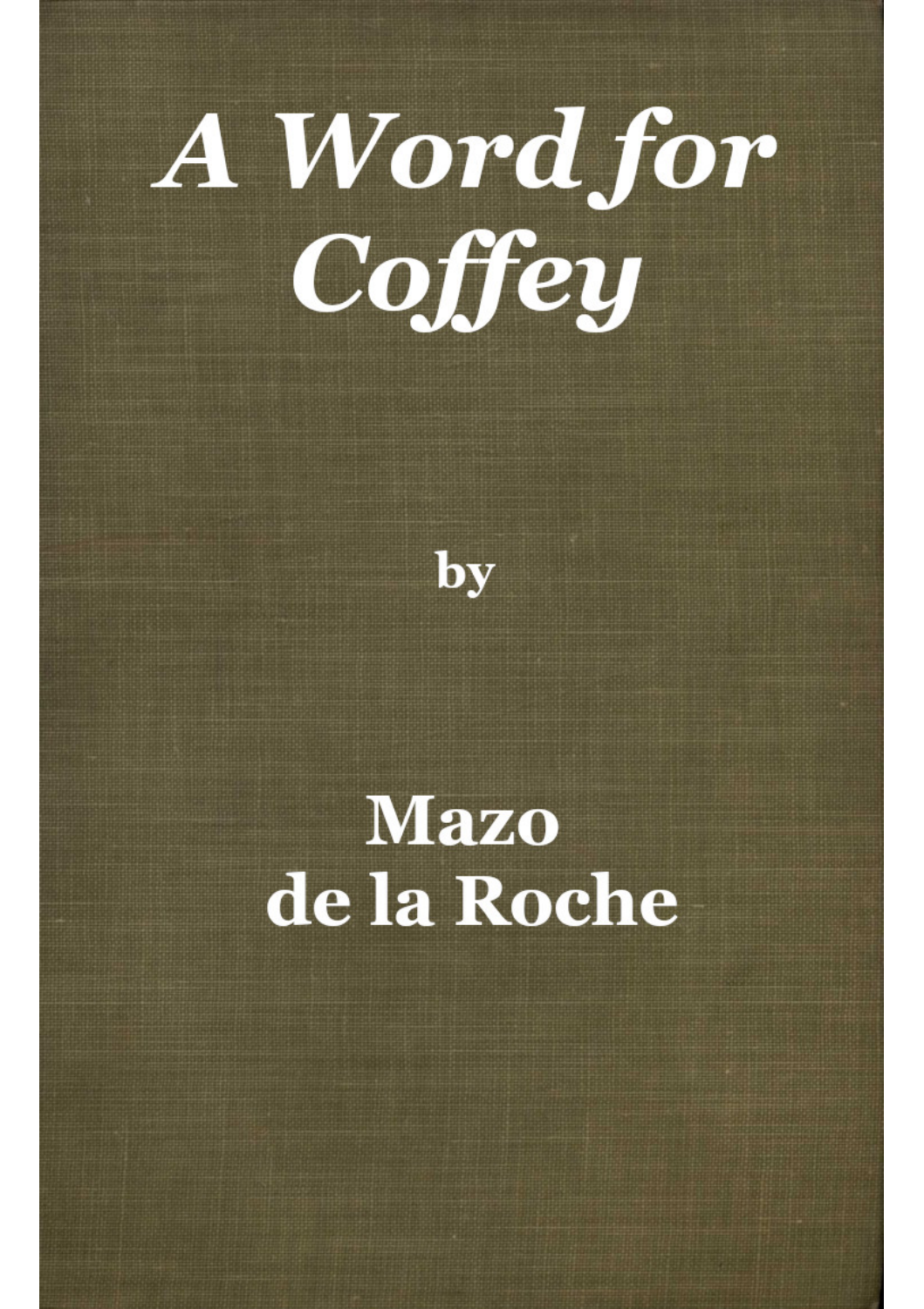### **\* A Distributed Proofreaders Canada eBook \***

This eBook is made available at no cost and with very few restrictions. These restrictions apply only if (1) you make a change in the eBook (other than alteration for different display devices), or (2) you are making commercial use of the eBook. If either of these conditions applies, please contact a https://www.fadedpage.com administrator before proceeding. Thousands more FREE eBooks are available at https://www.fadedpage.com.

This work is in the Canadian public domain, but may be under copyright in some countries. If you live outside Canada, check your country's copyright laws. IF THE BOOK IS UNDER COPYRIGHT IN YOUR COUNTRY, DO NOT DOWNLOAD OR REDISTRIBUTE THIS FILE.

*Title:* A Word for Coffey *Date of first publication:* 1926 *Author:* Mazo de la Roche (1879-1961) *Date first posted:* Nov. 5, 2020 *Date last updated:* Nov. 5, 2020 Faded Page eBook #20201110

This eBook was produced by: Mardi Desjardins, John Routh & the online Distributed Proofreaders Canada team at https://www.pgdpcanada.net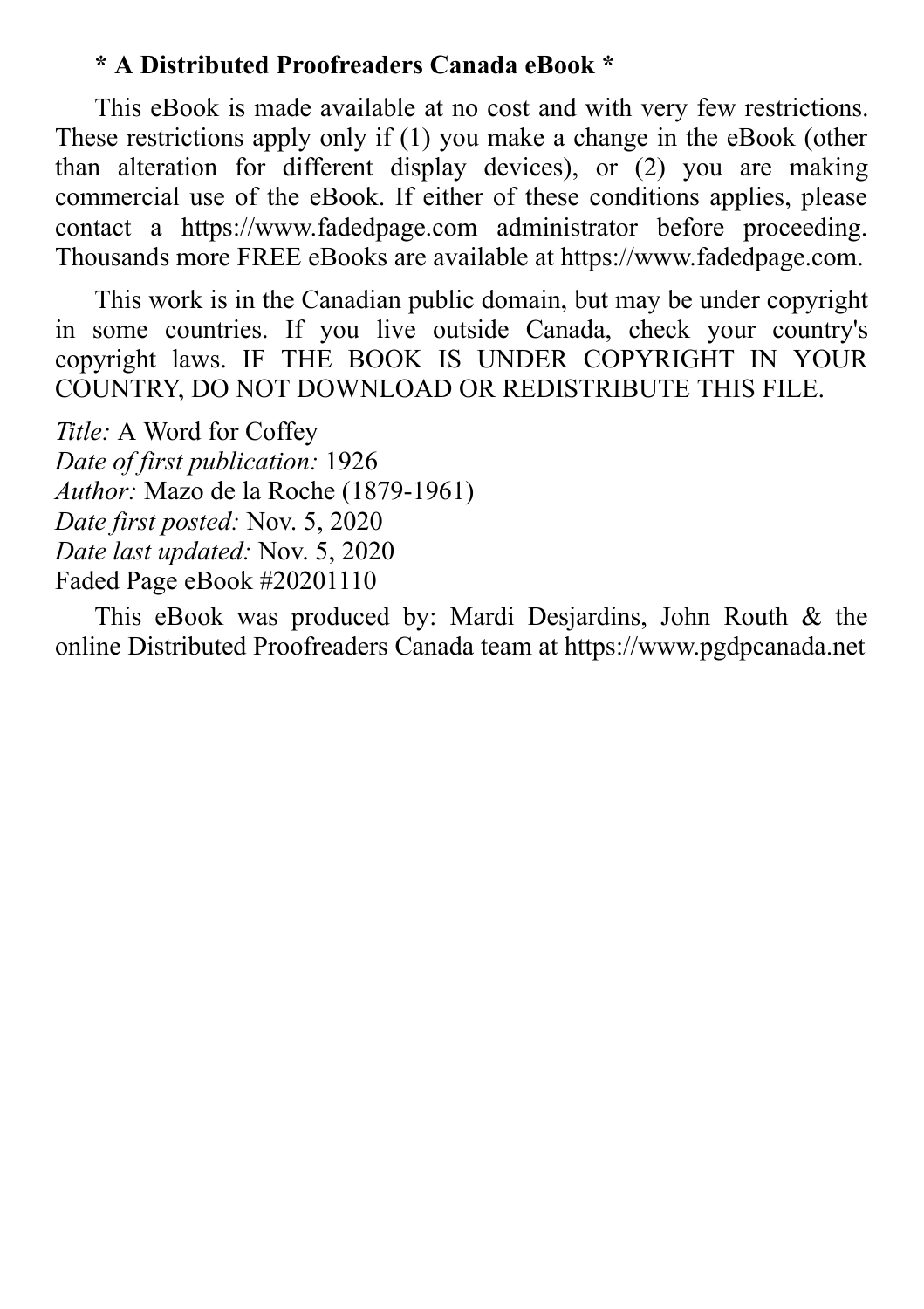## A WORD FOR COFFEY

*By*

## MAZO DE LA ROCHE

### ILLUSTRATED BY DUDLEY GLOYNE SUMMERS

*You couldn't look at old Coffey's face without knowing that he'd lived a tough life. Then Time and the "Fear of the Wrath" drove him to a child for protection. Even after what he attempted, you'll find it hard to be anything but "easy on Coffey."*

I was talking with a sea-faring man beside the harbor of St. John. He had been loading kegs of nails on to a little schooner, but he must have been his own meeter for in the middle of the efternoon, he set down on a keg been loading kegs of nails on to a little schooner, but he must have been his own master, for, in the middle of the afternoon, he sat down on a keg and told me the story of Bill Coffey:

Coffey was about as bad an old man as I've ever seen. You couldn't look at his face without knowing that he'd lived an awful tough life. He'd a kind of a devilish look like one of them gargoyle faces and he'd a triumphant look, too, as though he was glad of all he'd done and only wished it might have been worse.

He'd been born in Ireland, but he'd knocked all over the world since he was a little feller, and one country was no more to him than another. But I always think that him being born in Ireland accounted for the queer things he did at the last. For the Irish are a queer race and no mistake. Once they get an idea in their heads they get kind of possessed by it.

Coffey had been a splendid seaman in his day, neat, and smart, and strong as a horse. But if there was trouble on board he was certain to be in it, fighting, mutiny, bloodshed—why he'd even been on a pirate ship once in his young days. He'd bit the ear off one man, and the thumb half off another, and he'd killed a Portugee, though somehow he'd not swung for it. And as for his goings on with women—oh, well, I'm telling about his death and not his life. I just wanted to show you what sort of rum old codger he was.

It happened that I sailed with him on his last voyage. I was only about twenty then, but he was getting oldish. We'd sailed from Colon, and as we were coming out of the Gulf, we were caught on the edge of a hurricane. We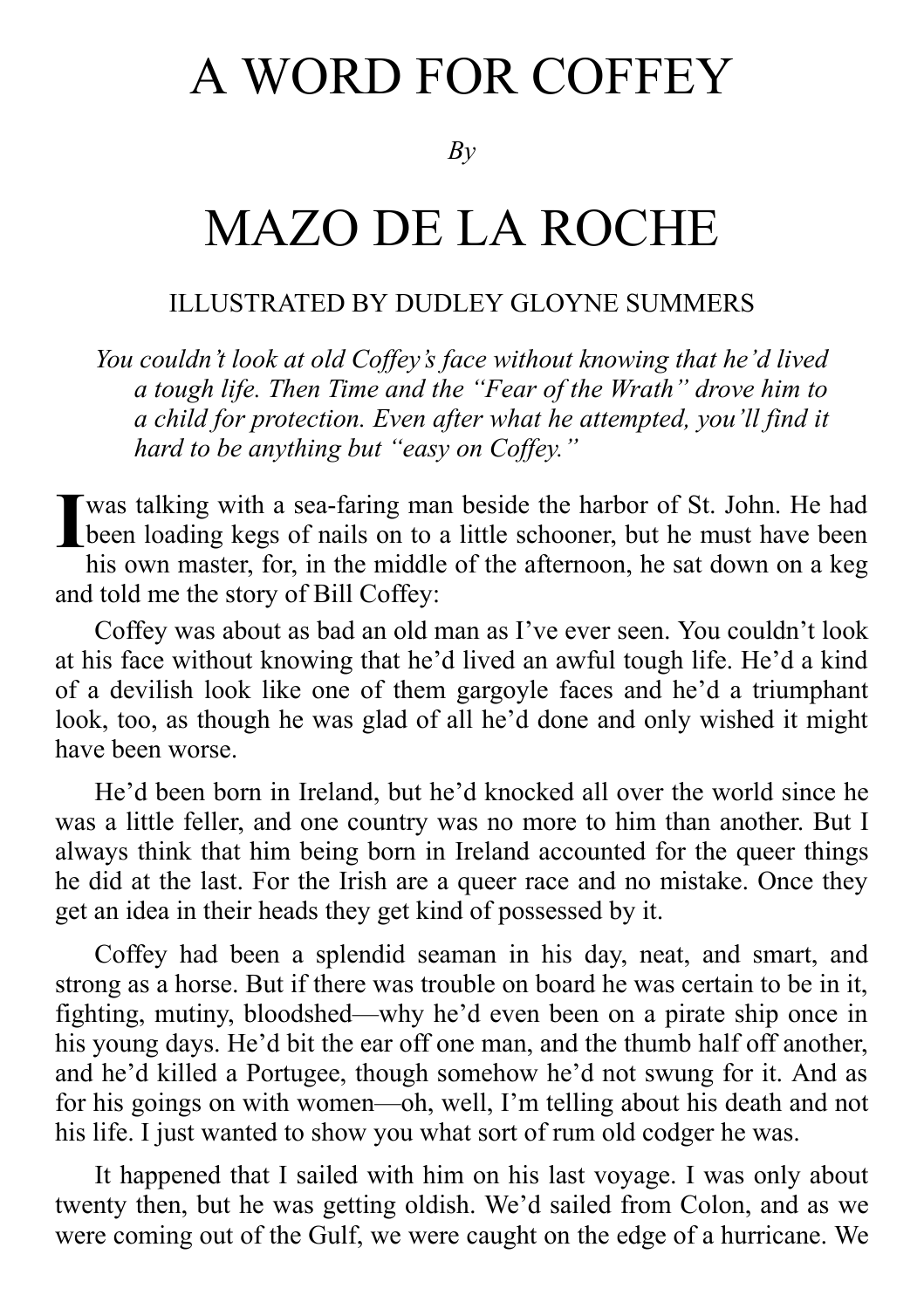were kept mighty busy, and, in the midst of it, a great comber came along and struck Coffey and sent him flying into the sea. He was up forward at the time. Then a backwash caught him as he landed in the water, and sent him back on the ship, this time far on the starboard deck. When we got to him he was cursing enough to raise your hair but he didn't seem much hurt beyond some bruises.

But some time after, a sort of paralysis took him and he was done for as far as work was concerned. He'd taken a fancy to me, and he thought he'd like to spend the rest of his days in the house that I called home. That was a boarding-house kept by my aunt by marriage, a Mrs. McKay. She was Irish, too, and a kinder woman never lived, though she was so religious.

It did make me feel funny to come home after a voyage and find Coffey sitting up at my aunt's table in a clean white neckerchief, looking as respectable as he could with that face, and not daring to let so much as a damn out of him. My aunt was a grand cook, and he knew when he was well off. And she was glad to have him, for he kept her best room permanent, and I never let on to her what sort of a life he'd led, for he was harmless enough then, hobbling about on two canes—even to a poor widow who was still good-looking.

I never knew where he got the money to live on. He'd always talked as though it'd be the Poor House for him when he was laid off. I guessed it was some loot he'd had tucked away in a bank for years, where he could lay his hand on it when he needed it.

He was able with the help of his sticks to walk at a terrible slow pace to the dock, and there you might see him, unless it was raining cats and dogs, day in and day out, telling queer yarns to anyone that would listen to them, and looking like some battered old hulk cast up on the rocks by a storm.

Tourists liked to take pictures of him, and he'd pose for 'em with one eyebrow cocked and his chin sunk in his neckercher, looking what they called "picturesque," but if they could have heard the remarks he made about them when they'd gone! He seemed stuffed full of hate, as the hold of a privateer full of loot.

But he was always very civil and respectful to my aunt.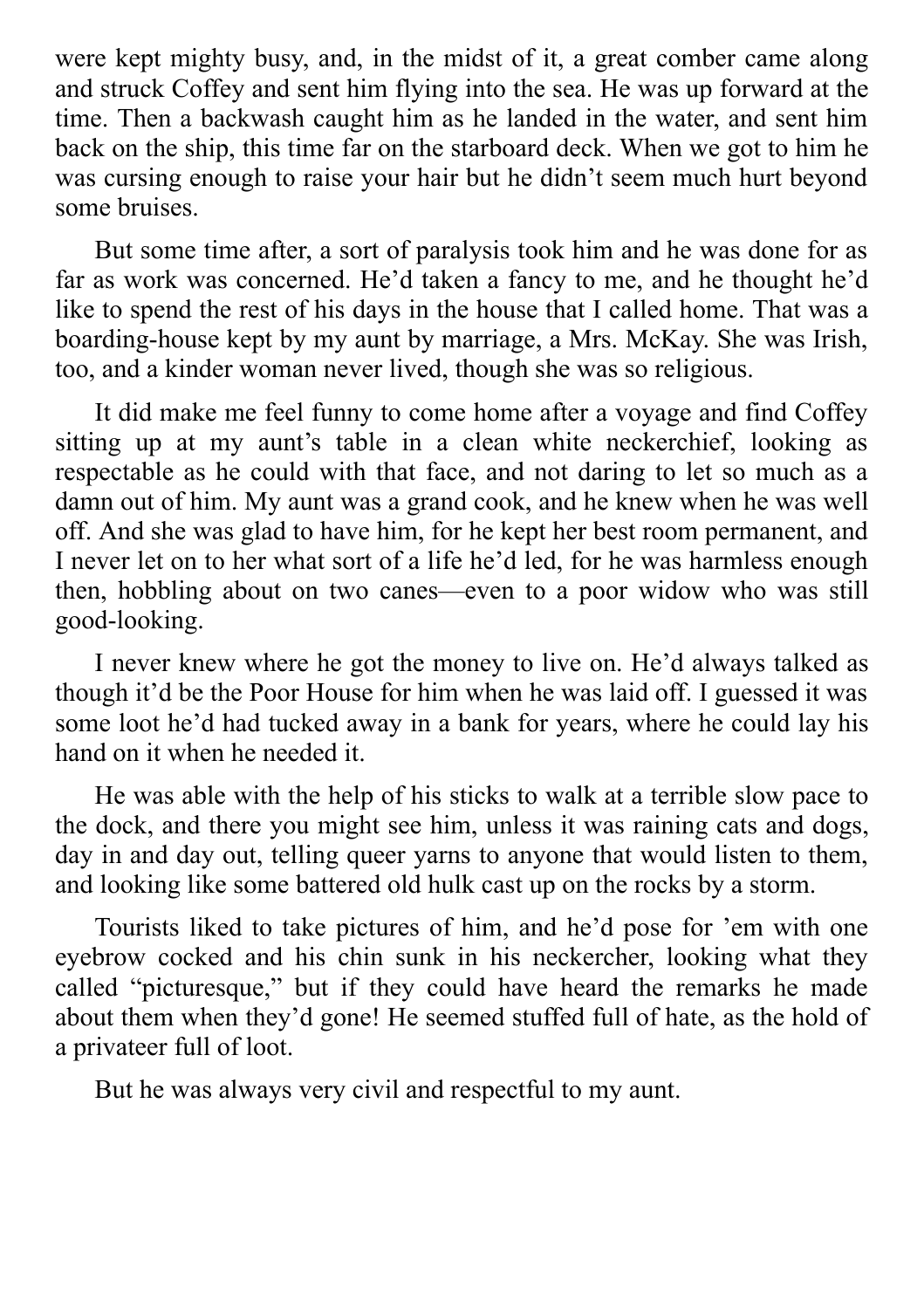Image omitted due to copyright restrictions.

*Then a backwash caught him as he landed in the water, and sent him back on the ship. When we got to him he was cursing enough to raise your hair, but he didn't seem much hurt beyond some bruises.*

She was a fine, clear-skinned woman with a steady grey eye that could give any man look for look and put him straight in his place, if need be. He took an odd fancy to her only child, little Alfred, a boy of nine. If Alfred had been a bad young one, I could have understood it better. I'd have thought Coffey'd found an apt pupil to train in the ways of wickedness. But Alfred was as religious as his mother, with her big steady grey eyes, only he was sallow, and delicate from birth.

Sometimes Coffey would bring him along to the dock and you never saw such a queer pair of companions, Coffey rolling along like an old tub in the trough and Alfred trotting alongside, grasping hold of Coffey's stick, which was carved to represent a sea-gull's head with the beak open. He'd sit quiet as a mouse while Coffey spun a yarn, his eyes fixed on the sea with a look that used to make me wonder if he'd live to be a man. But he was a human boy in lots of ways, too, for he was desperate proud of Coffey's liking for him, and I've seen him swagger across his mother's kitchen with his hands in his pockets, fairly crowing:

"Mr. Coffey's sigly"—Alfred had adenoids and never could say the letter "k"—"and I'm sigly. We gets along fine."

When Coffey got down on his seat, it was hard for him to get up again.<br>We used to take him by the arms and heave him into a standing<br>negation young Alfred pushing from hebird and anos we got him up. We used to take him by the arms and heave him into a standing position, young Alfred pushing from behind, and once we got him up on his pins, he'd stand rocking like a bent oak in the wind, till he could get up strength to navigate.

That last year he was with us I was away all winter on a long voyage, and when I got back I saw a great change in Coffey. It wasn't so much that he'd failed in body as that he'd an anxious, yearning look in the eyes that I'd never seen there before. He'd always had that triumphant look I've spoke of, as though he didn't regret anything he'd ever done.

It soon came out what the change was. The fear of death had taken hold of him. And not only death, but the terror of the hereafter. That winter had been a terrible one of cold and fog. He'd hardly had his nose out of doors,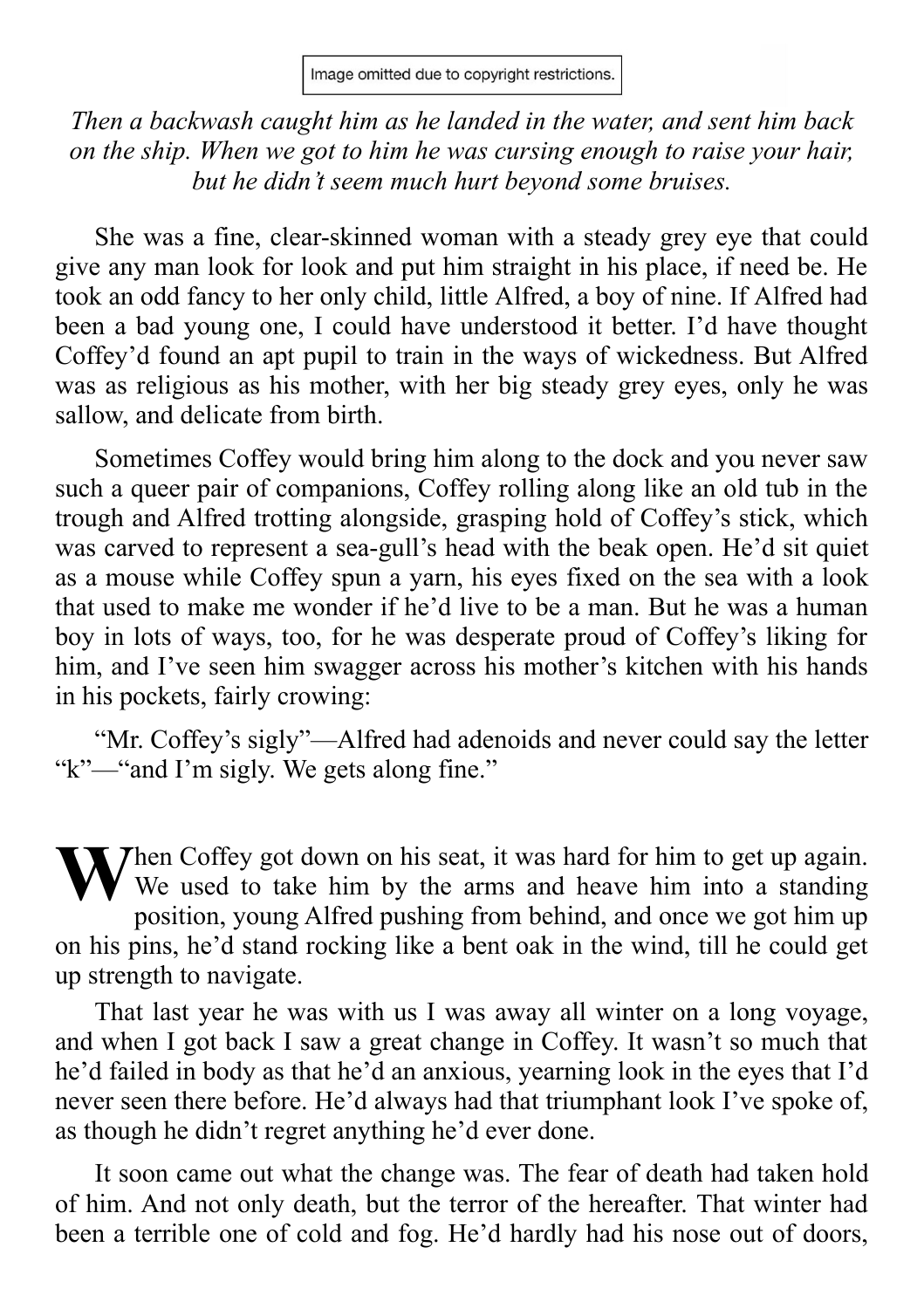and, sitting in the house by the fire with no one but Alfred to talk to, religion had got in its work on him. Alfred was subject to bronchitis and he was out of school all winter, and I guess the only fun he had was in talking about repentance and hell-fire with Coffey. Though he couldn't go to school, he managed to get to Sunday School, and my aunt told me how the old man would watch for him to come back, with his hairy old face pressed to the pane glaring up the street for the first sign of that little codger, and when he saw him, shouting to her—"Ship ahoy, there! Open the door for Alfred!"

And Alfred would be pretty sure to have some new horror to add to the old man's misery, and he'd spin texts off like a regular preacher, and expound the lesson of the day with his eyes shining like stars, his mother said, and Coffey shaking in his old carpet slippers.

"Well, I call it a shame," I said, "to scare the poor old sinner in his latter days like this, for it isn't as though anything on earth could save him after the way he's carried on, and all."

"Alfred can save him," said my aunt. "And you see if he doesn't."

Illustration of the United States of the United States of the United States of the United States of the United States of the United States of the United States of the United States of the United States of the United States use.

I took him down to the dock the first fine spring day, with a grand breeze blowing off Fundy, and the gulls sailing overhead. I fetched up a few cronies he used to like to yarn and cuss with, and I filled up his pipe with my own tobacco but it wasn't any use. It was Alfred's first day at school since winter and Coffey kept muttering, to himself more than to us:

"It'll be too much for the child. . . He ain't fit for it. . . I wish he'd just run along out and come down here where he'd get the sea breeze."

And the odd thing was, Alfred did appear before very long, trotting down the wharf on his spindling little legs, and his hair flying in the wind.

"Oh, Mr. Coffey!" he says, leaning against Coffey's shoulder, "I was took bad in school, and teacher had to let me out, and Mother said I could come down here to you, where I'd get the good air. And all the way I ran I kept saying to myself"—he put his mouth to Coffey's ear and whispered. Coffey's jaw dropped and he clutched the boy to him and it seemed as though a tremor ran through him.

After that Alfred was never away from his side. They'd give each other queer secret looks, and when they were alone—and we left them together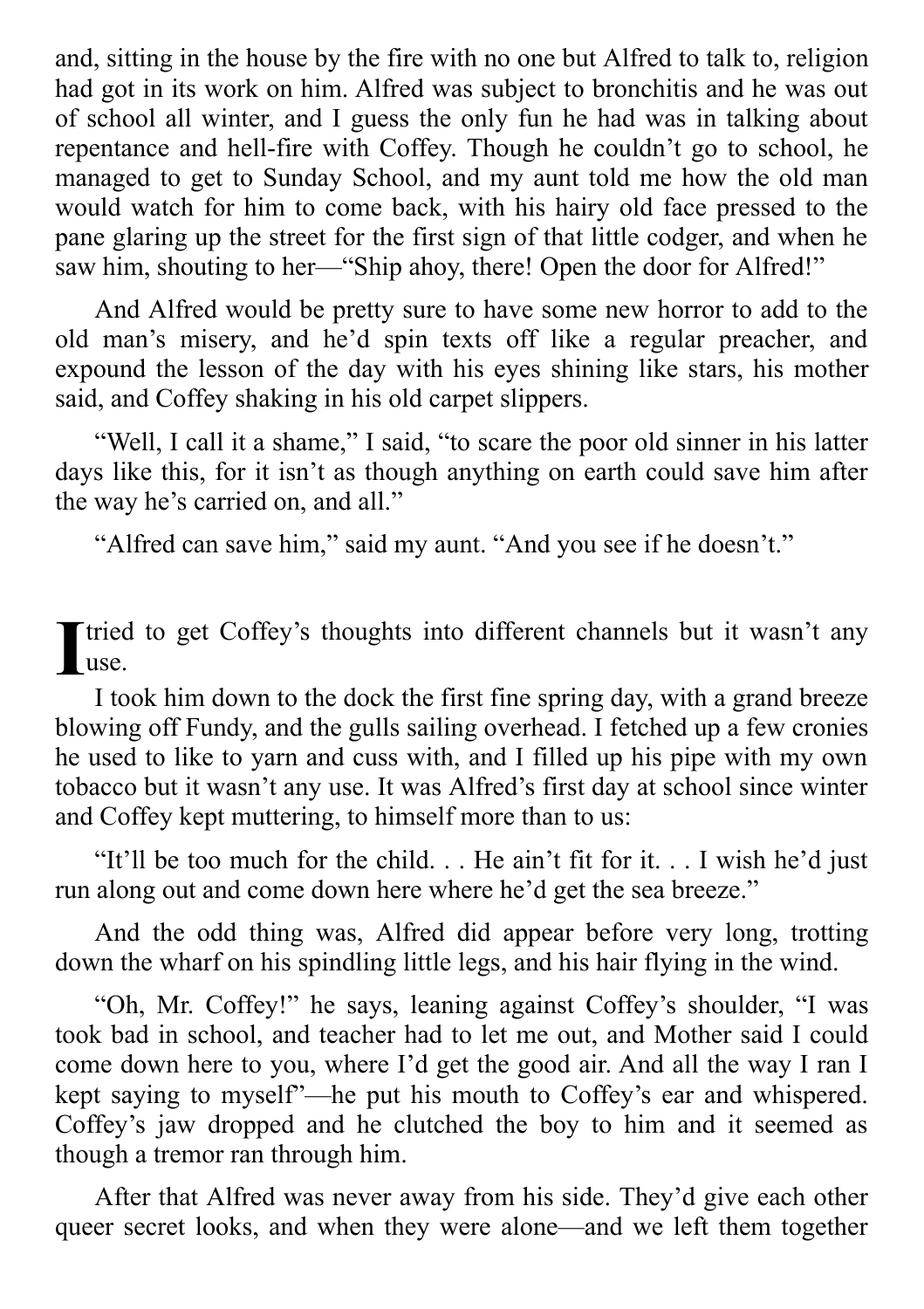mostly then—Alfred was always talking, talking, with his little shining white face turned up to Coffey's grim old mug, and his two hands out on his little thin knees.

One day when there was half a gale blowing, the two had taken shelter behind a pile of bales, and when I came up behind them they didn't hear me but went right on talking. Coffey's gums were showing in a fearful kind of smile, and he was saying:

"Y' know well Alfred that I've lived a hell of a life, and now with the fear of death and eternal punishment on me, I get no wink of slape at all. Y' see I'm afraid to go to slape for fear the life'll just slip out o' me, and me not knowing it, and I'd wake up before the Judgment Seat."

"You must just resign your soul to the Lord, Mr. Coffey," Alfred says.

"Och, that's just what gets me," groaned Coffey, "for He'd have the weazand out of it in a jiffey. Alfred, you must never forget that you're to put in a good word for old Coffey, if the time comes when we stand before the Throne together. You've promised me, mind. And He'd believe you even if you did lay it on a little thick about me goodness, Alfred, darlin'."

"I'll put in a word for you, never fear, Mr. Coffey," pipes Alfred, eating gumdrops out of a bag Coffey'd bought him.

**T** ears were trickling down poor Coffey's cheeks. "Now what would ye say, Alfred, supposin' you an' me—just the two of us—was stood before the Throne this minute are all chiverin' in me nelsedness an' **Tears were trickling down poor Coffey's cheeks. "Now what would ye** before the Throne this minute—me all shiverin' in me nakedness, an' Him settin' there ferninst us with His long white beard, an' the eyes of Him like two searchlights—what would ye say, Alfred? Ye'd stand up for Coffey, wouldn't ye?"

Alfred took the gumdrop out of his mouth, and stared up in the old man's face. He spoke clear and solemn:

"I'd—I'd up an' say to God—'Be aisy on Coffey, God. He ain't so bad as he looks.'<sup>"</sup>

"Good—good—" gasps Coffey. "Go on, Alfred. That's the talk. You're a marvel."

" 'He ain't so bad as he looks,' " Alfred repeats, still more solemn. " 'He's terr'ble pious in all his goin's and comin's. He pays his board on the tick o' the clock. There ain't a whiter soul in our street—'ceptin' me own be aisy on him, Lord.<sup>'</sup>"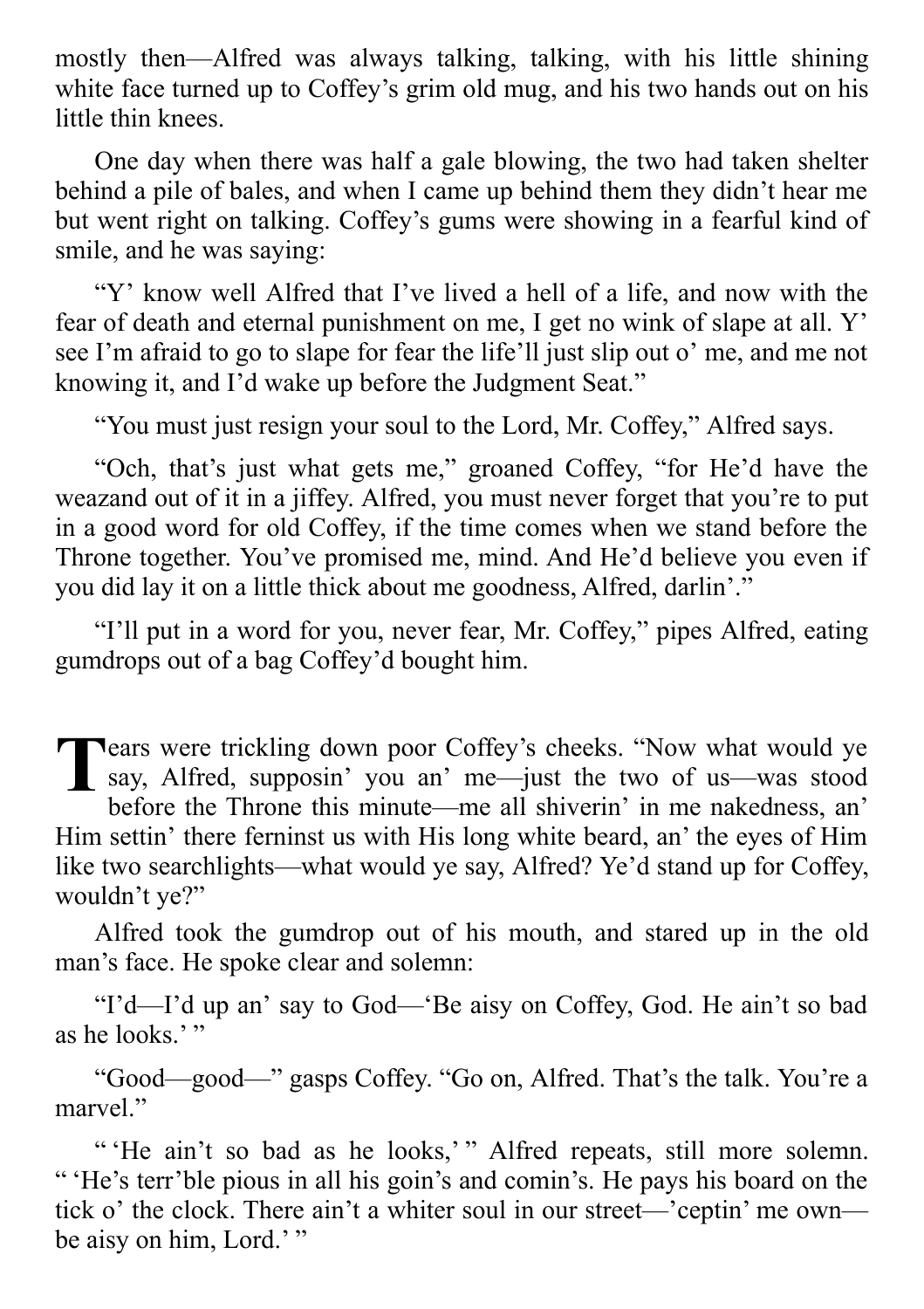"My," gasps Coffey. "It's great. Say it again!"

The wind and the waves suddenly set up a great noise, and drowned the rest of their talk. I sneaked away feeling very queer. I'd like to have taken young Alfred by the scruff and given him a good shaking for what he'd done to Coffey. He was little and puny but he'd taken the manhood clean out of that hardy old rascal and filled him up with fear to the very lid.

One night I heard a shuffling noise in the passage outside my door. Someone seemed to be dragging himself along and breathing very heavy. I hopped out of bed and softly opened my door just wide enough to peek out.

There was an old man in his nightshirt in the passage, carrying a candle at such a slant that the grease was dribbling all over his hand. He shuffled along to Alfred's door and went in. I was after him in a minute, keeping very quiet so as not to awaken the other lodgers.

He was standing over Alfred's bed, staring down at the little shrimp, and drawing deep sighs as though his heart was heavy as lead.

I laid my hand on his arm. "What's the trouble, Coffey?" I whispered.

"Och, I'm feared," he says, "that the wee lad's goin' to get away on me."

"Get away?" I asked. "Get away where?"

"Out of this world," he says, with a terrible groan. "Into the next. He's as wake as a kitten, and this life's too much for him. Look ye, Tom, the day he gives up the ghost I give up the ghost, too, for I can't risk facin' the Wrath alone."

Well, there's no use in talking to anyone that's as crazy as that. I led him back to his bed, and covered him up like a baby, and blew out his candle. Next morning I told my aunt that I thought she ought to get rid of him. He might set the house on fire prowling around at night, or do some mischief to little Alfred. But she said, nonsense, that he doted on the child, and there was a chance he'd leave him his money.

"Oh, that's it, is it?" I said. "Well, if you knew where that money came from, Aunt Mary, you mightn't want Alfred to touch it."

"There's no money," she says, "so dirty that it can't be put to a good use."

The end came about three weeks later. Coffey, all this time, had been like a man moving in a dream. His eyes had a glazed stare and he and he end came about three weeks later. Coffey, all this time, had been like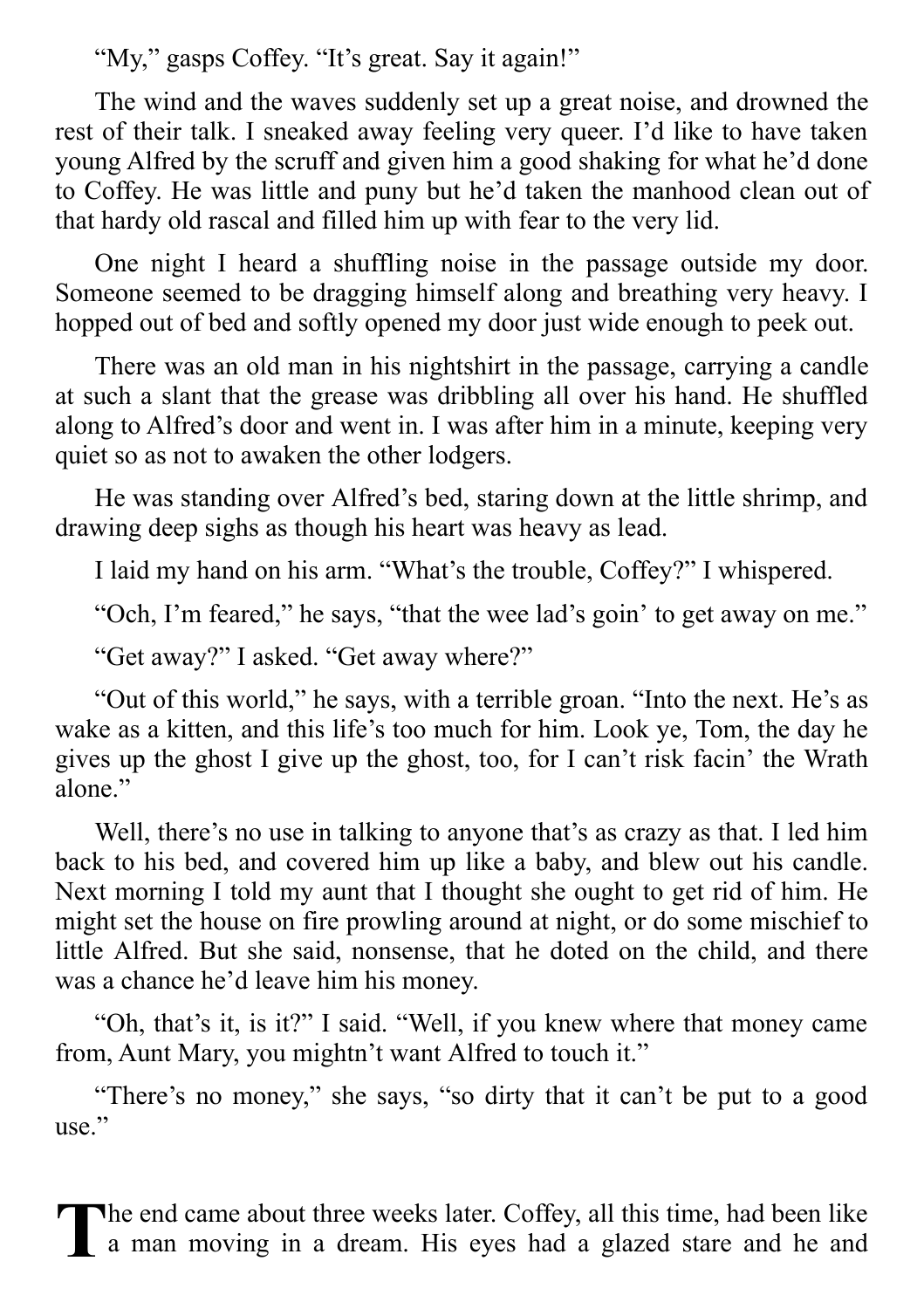Alfred were always passing that queer, secret look to and fro between them, like a bad coin they couldn't get rid of.

It was a wild sort of evening in April. The sky was flaming red, and the waves that tumbled up against the pier were as green as those jade stones you see sometimes. The gulls were flying low and crying the loudest I've ever heard. I'd just strolled down after tea to look at the weather, and I was talking to a West Indian sailor, when I saw Coffey and Alfred walking hand in hand, looking in each other's faces and smiling. Well, I thought, where is this thing going to end? And I forgot for a minute what I was saying to the West Indian. . . He was facing the harbor and suddenly his face changed and then he gave a yell.

"What's wrong?" I asked.

"The old man," he said. "He grabs the kid in his arms and jumps into the water."

We both started on a run to the end of the pier. It was a quiet time and there seemed no one about to help. There was no sign of Coffey or Alfred. I've never been as scared in my life. The things Coffey had said about the boy pleading for him at the Judgment Seat came back like fire in my brain, and I gibbered and shook like an idiot. Thank God, two men in a motor boat came along, and I and the West Indian got in, and a second later we saw the two rise not far off, bouncing about in the green waves like toys.

It was the West Indian that leaped out and held them up till we could get all three aboard. Coffey's arms were clasped around Alfred like a vise, and he had on the triumphant grin he'd used to wear when I first knew him. He was as dead as a door nail.

But Alfred was not dead. We had only worked with him a few minutes when he showed signs of life. When he was breathing regular I took him in my arms, wrapped in my pea-jacket, and ran with him to my aunt's house which was only a block away. We got him to bed and sent for the doctor.

Alfred lay on his little bed like a dead child. His mother was sobbing at the foot while she chafed his feet, when the doctor came in. He was a large, noble figure of a man, with a full white beard spread out on his chest, and a shining, white forehead above heavy brows and piercing blue eyes. You could almost understand how Alfred came to think he was God, but at the time, following all the other excitement, it gave my aunt and me a terrible turn.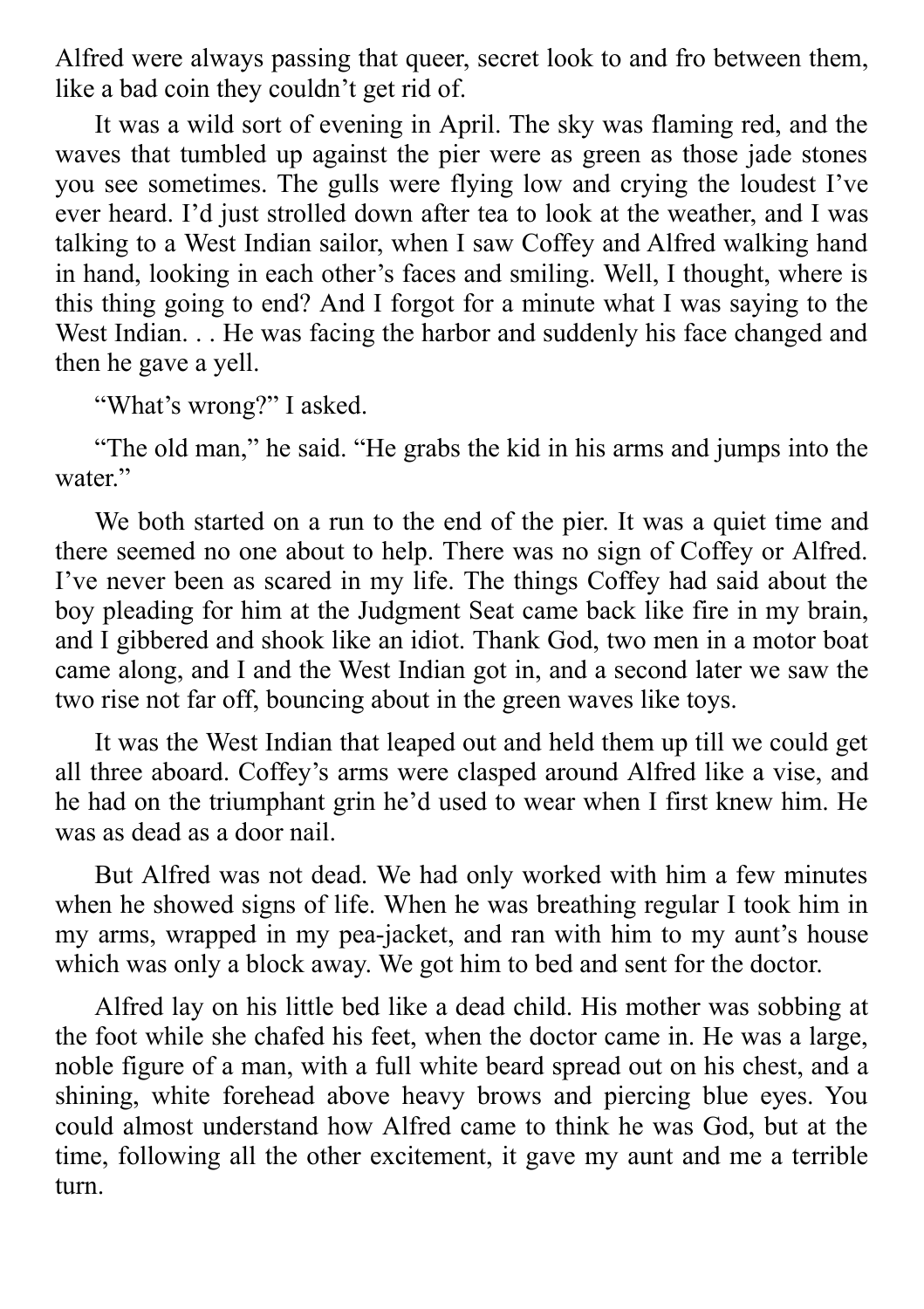The doctor felt his pulse and lifted his eyelid and looked in his eye. Suddenly both Alfred's eyes flew wide open and he glared up into the doctor's face. Then he doubled up his skinny little body as though he was galvanized by fear. Then he seemed to gather all the life that was in him for one big effort, and he scrambled to his knees. The blanket we had around him slid off, and there he was, stark naked, with his heart jumping against his ribs like a fish in a net. He folded his two hands as if in prayer, and he began to plead for Coffey as he'd often promised to do before the Judgment Seat.

"Please God—I want to say a word for Coffey—be aisy on him—he's not so bad as he looks—not so bad as he looks—he does be a terrible pious old feller—please wash away his sins—like you've washed away mine and—oh. God, I'm awful cold!"

**O f** course, the doctor didn't know what the child meant, but he was<br>
properly startled, for he looked like a little saint, and he gabbled like<br>
one necessared We couldn't do anything with him till the doctor made properly startled, for he looked like a little saint, and he gabbled like one possessed. We couldn't do anything with him till the doctor made him certain that Coffey was forgiven, and washed whiter than snow.

That rascally old fellow had planned the whole thing some time before, for he'd made a will leaving all his money to my aunt, and stating that a suitable monument was to be raised and inscribed to Alfred and him.

Well, we put up a nice headstone to him, though he didn't deserve it, and my aunt was able because of the money to give up taking lodgers and live private (except for me) and send Alfred to college for a grand education. He's almost through for the ministry.

#### THE END